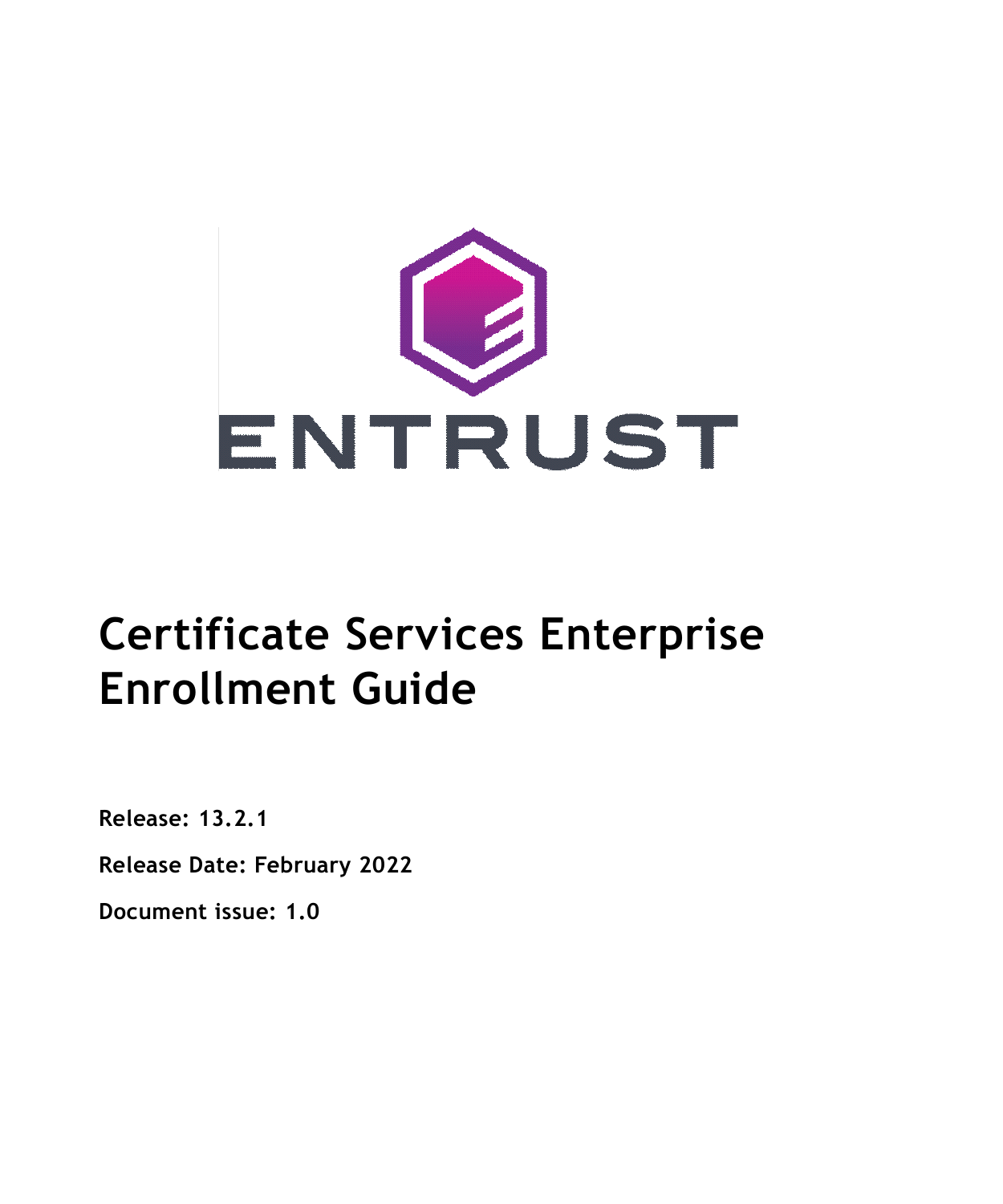Entrust and the Hexagon Logo are trademarks, registered trademarks and/or services marks of Entrust Corporation in the U.S. and/or other countries.

All other brand or product names are the property of their respective owners. Because we are continuously improving our products and services, Entrust Corporation reserves the right to change specifications without prior notice. Entrust is an equal opportunity employer.

© 2022 Entrust Corporation. All rights reserved.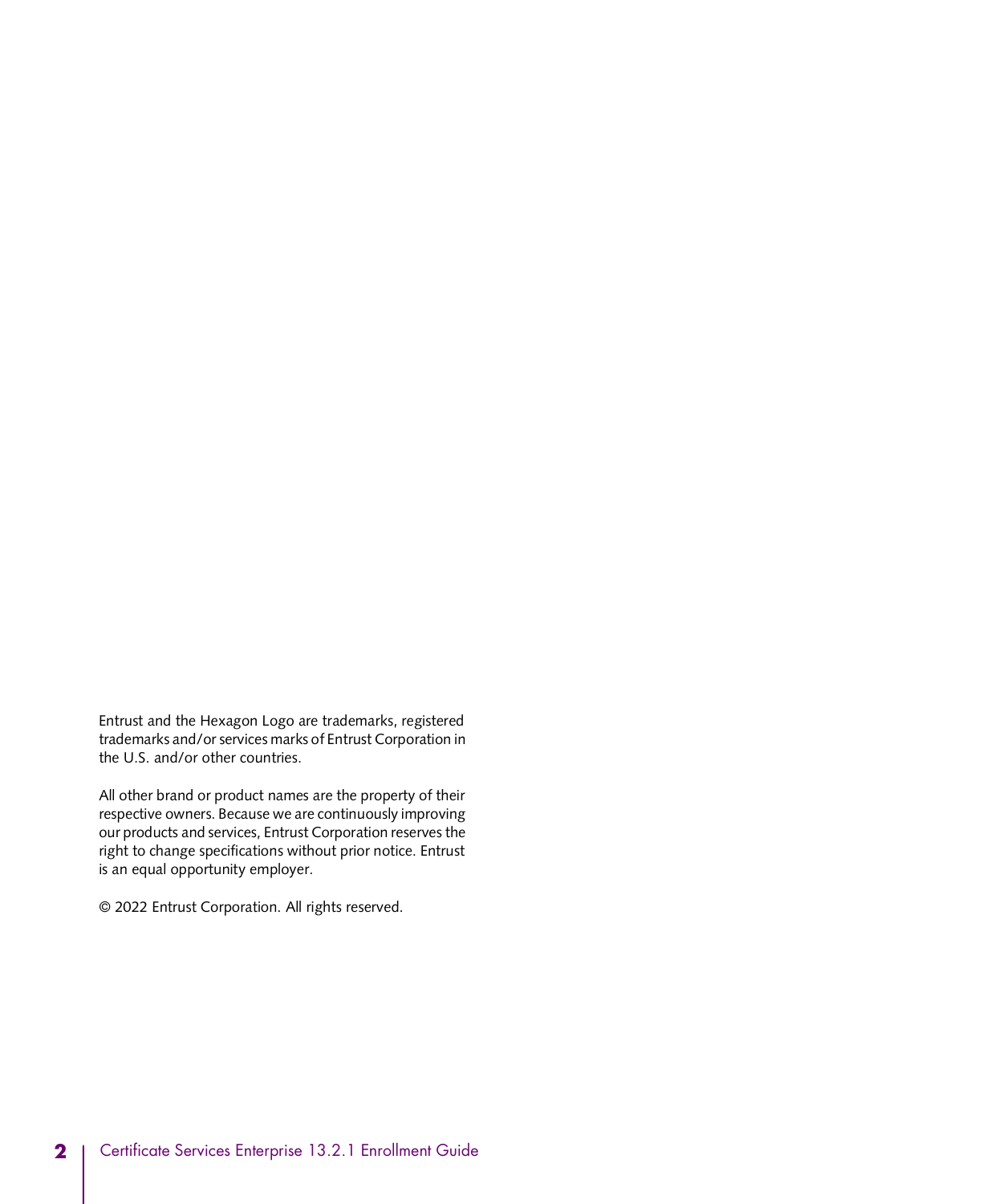**2**

# **Enrolling in Entrust Certificate Services Enterprise**

This guide contains the following sections:

- "Enrolling in Entrust [Certificate](#page-3-0) Services Enterprise" on page 4
- "Logging in to Entrust [Certificate](#page-8-0) Services" on page 9

## **What is Entrust Certificate Services Enterprise?**

Entrust Certificate Services Enterprise accounts allow you to purchase and manage an inventory of different types of certificates, according to your needs.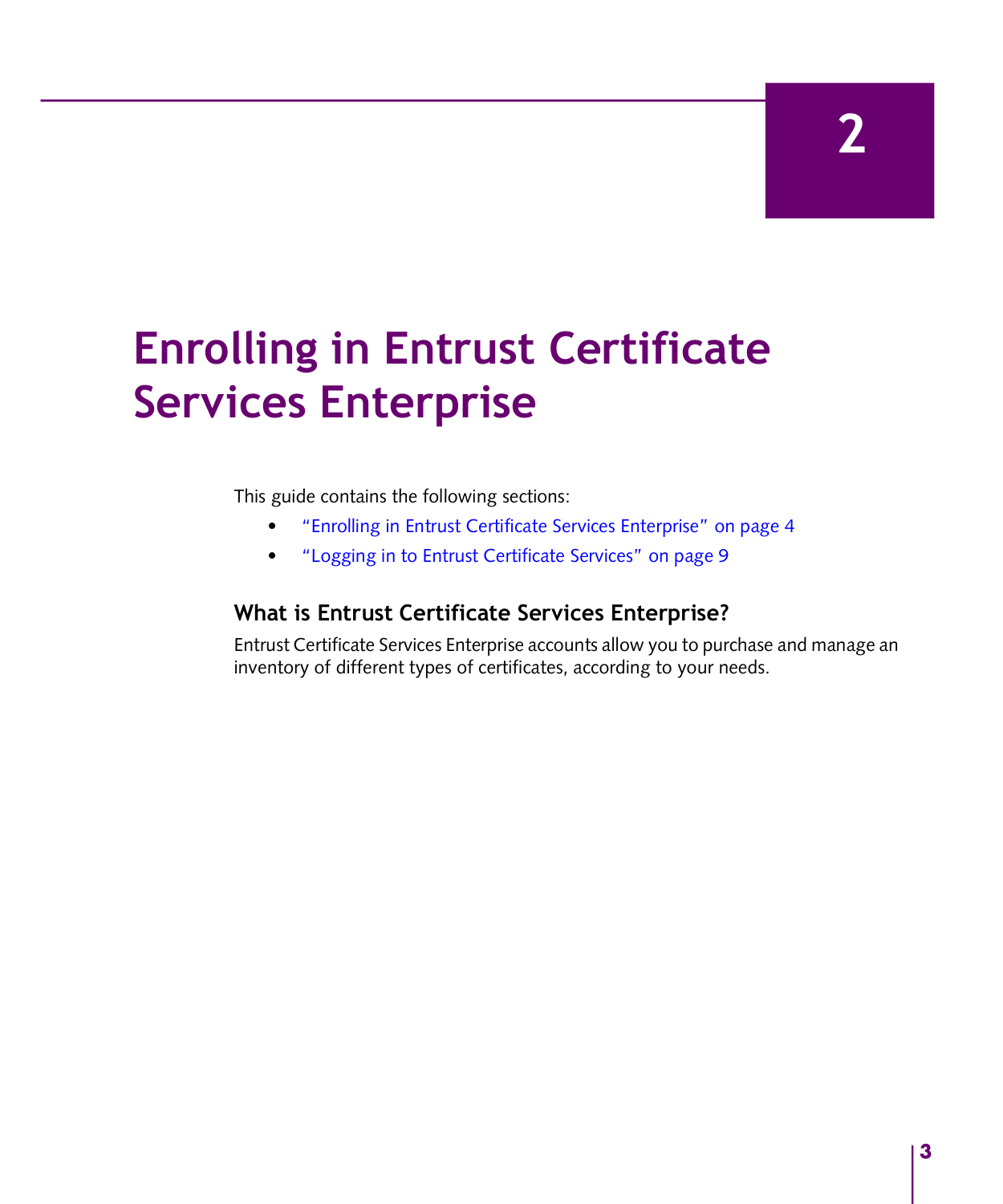# <span id="page-3-0"></span>**Enrolling in Entrust Certificate Services Enterprise**

Follow the instructions in this document to enroll for an Entrust Certificate Services account. Live Chat is available from this site, if you have questions.

#### **To enroll for an Entrust Certificate Services account**

- **1** Open the Purchase Enterprise Account pag[e.](https://buy.entrust.net/index.html?&_ga=2.45312992.532596256.1510601831-1365650293.1510601831#/enterprise/quoteOrder) [\(https://buy.entrust.net/index.html?&\\_ga=2.45312992.532596256.15106018](https://buy.entrust.net/index.html?&_ga=2.45312992.532596256.1510601831-1365650293.1510601831#/enterprise/quoteOrder) [31-1365650293.1510601831#/enterprise/quoteOrder](https://buy.entrust.net/index.html?&_ga=2.45312992.532596256.1510601831-1365650293.1510601831#/enterprise/quoteOrder))
- **2** If your organization headquarters are outside the United States, Canada, or the United Kingdom, select that check box under the **New Account Price**.
- **3** Select the **Account Type** you want to use. If you select **Subscription**, specify a lifetime.

#### **Subscription account**

- When you enroll for a Subscription account, you specify the lifetime of the account. The **certificate licenses** that you purchase have the same lifespan as the account. When you create an SSL certificate, it uses one license. The lifespan of the certificate isindependent of the license and the account. If the certificate expires before the certificate license, the license becomes available to create or renew another certificate of the same type. You can purchase multiple licenses for any type of SSL/TLS certificate sold by Entrust, one for each certificate required.
- If you enroll for a Subscription account, only your SSL/TLS certificates will follow the Subscription model. Other types of Entrust certificates follow the Unit-based model, even if you are using a Subscription account.

#### Example 1:

- You specify a 2 year account and you purchase an Advantage OV SSL certificate license. The license automatically has a 2 year lifespan.
- You create a 1 year Advantage OV certificate using the license.
- When the certificate expires, that Advantage OV certificate license is still valid and becomes available for use. The license can be used to renew the certificate or to create another Advantage OV certificate.

#### Example 2:

- You enroll for a one year account and purchase an Advantage OV SSL license. The license has a 1 year lifespan.
- You create an Advantage OV certificate with a 2 year lifespan.
- The Advantage OV license will be in use for the full year of the account lifetime.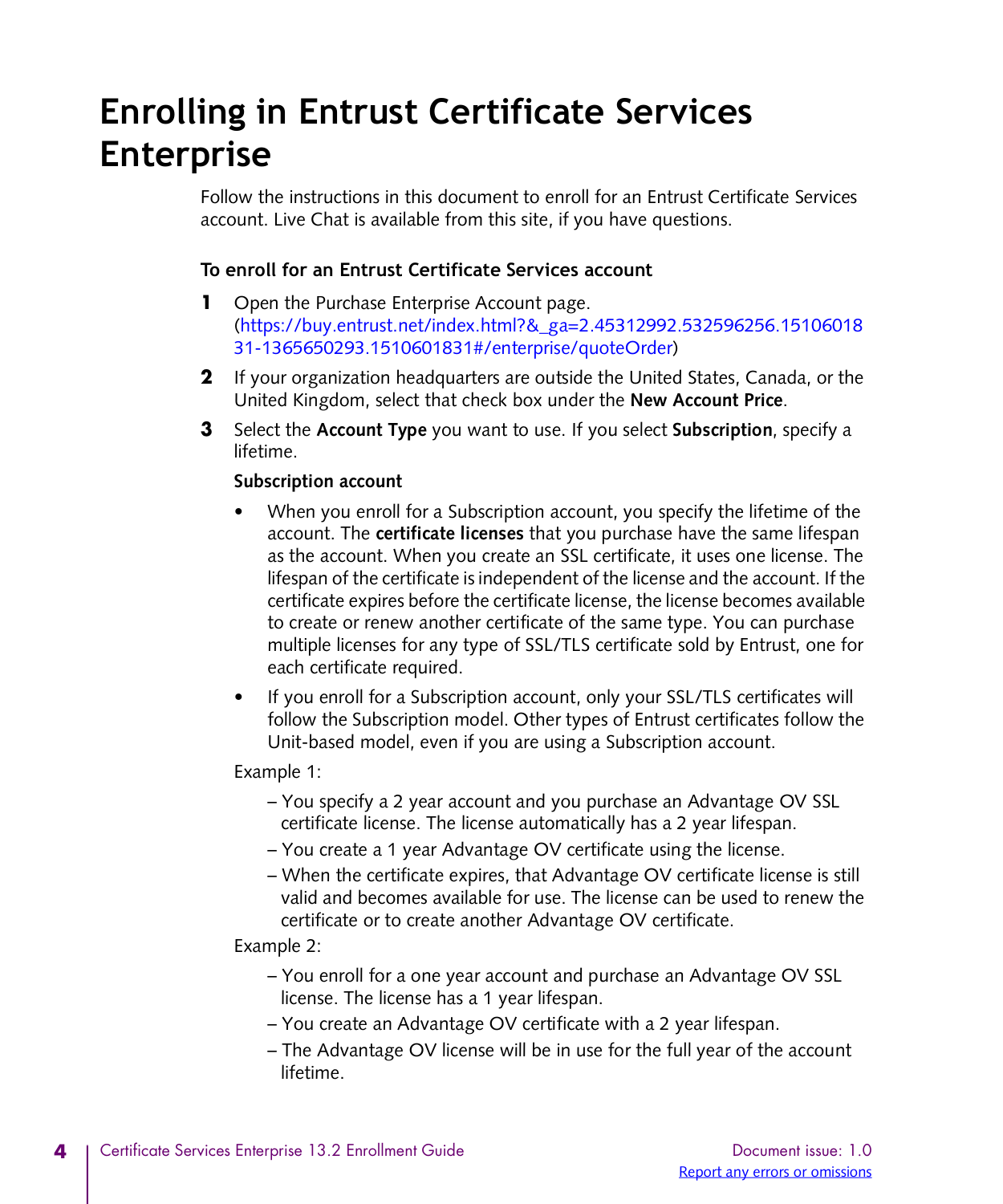- The account and its corresponding licenses expire after one year and for the certificate to remain valid, you need to renew the license (since you paid for one year).
- If you choose not to renew, the certificate will be revoked by Entrust. Entrust issues remainders about expiry ahead of time.

#### **Unit-based account**

- If you enroll for a Unit-based account, your account has no inherent lifespan. To create certificate inventory for your account, you purchase **certificate lifetime units.** Each unit represents one year of life for that particular type of certificate.
	- For example, if you purchase 3 Advantage OV SSL units, you could create 3 certificates, each with a one year lifespan or 1 certificate with a two year lifespan and 1 certificate with a one year lifespan, and so on.



#### **Note:**

The maximum lifetime for new SSL certificates is 13 months. This maximum applies to all SSL certificates: Standard OV, Advantage OV, Multi-domain OV, Multi-domain EV, Private SSL, and Wildcard OV SSL certificates.

**4** In the **Product Selection** pane, purchase your initial certificate license or certificate unit inventory. You are not purchasing certificates. These are the licenses or units (depending on the model chosen) that you will use to create certificates through your Certificate Services account.

Your minimum initial inventory must include either:

- 5 SMIME Enterprise certificate units OR
- 10 Mobile device certificate units OR
- one certificate license or unit of any other type
- **a** Select the product (**Advantage OV SSL**, for example).
- **b** Specify the number of licenses or units (the price appears beside the quantity).
- **c** Click **Add to Cart**.
- **d** Repeat for the type and amount of inventory required.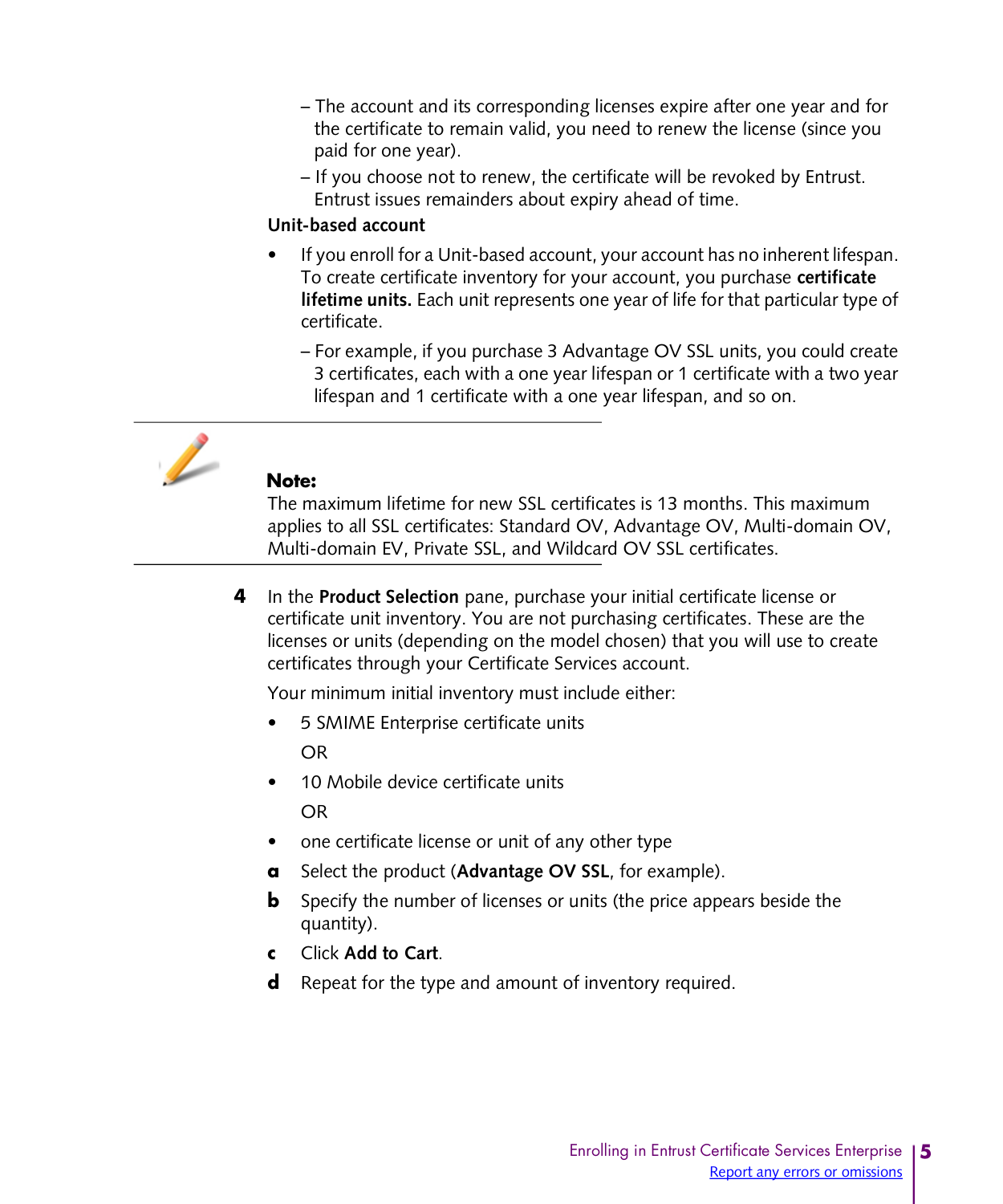

#### **Note:**

You can add more inventory or exchange the type of inventory purchased at any time using your Certificate Services account.

**5** In the **Organization Names** pane, add the names of the organizations for which you maintain domains. Entrust will verify that you have the right to maintain domains for these organizations and that they have the right to use the domains.

Be sure to enter the legal name of the organization precisely as it is specified in its papers of incorporation, registration, or accepted equivalent, including punctuation and letter case. Errors in this information will result in delays.

You can enter a maximum of 10 organization names during enrollment. Additional organizations can be added later through Certificate Services.

**6** In the **Domain Names** pane, add the names of the domains where you will install certificates. Entrust will verify that you have the right to these domains, either because you own the domain or because you maintain the domain for a client who owns the domain. You must enter each domain name correctly to prevent validation problems.

You can enter a maximum of 10 domain names during enrollment. Additional domains can be added later through Certificate Services.

**a** Either:

Enter each name individually in the **Domain Name** field and click **Add**. OR

Click **Add Multiple Domains** and enter a comma-separated list of domains in the popup dialog box.



#### **Note:**

Domain validation expires. Entrust can validate domains again to maintain their valid status. Certificate Services provides an interface that enables your administrator to track the status of your domains and submit them for validation.

- **7** Domains verification is done in an automated way. Select the **DNS Verification Method**, or select **Contact Me (Manual)** if you need will need help setting up DNS verification.
- **8** Click **NEXT**.
- **9** On the **Contact Information** page:
	- **a** Enter the requested information for each contact.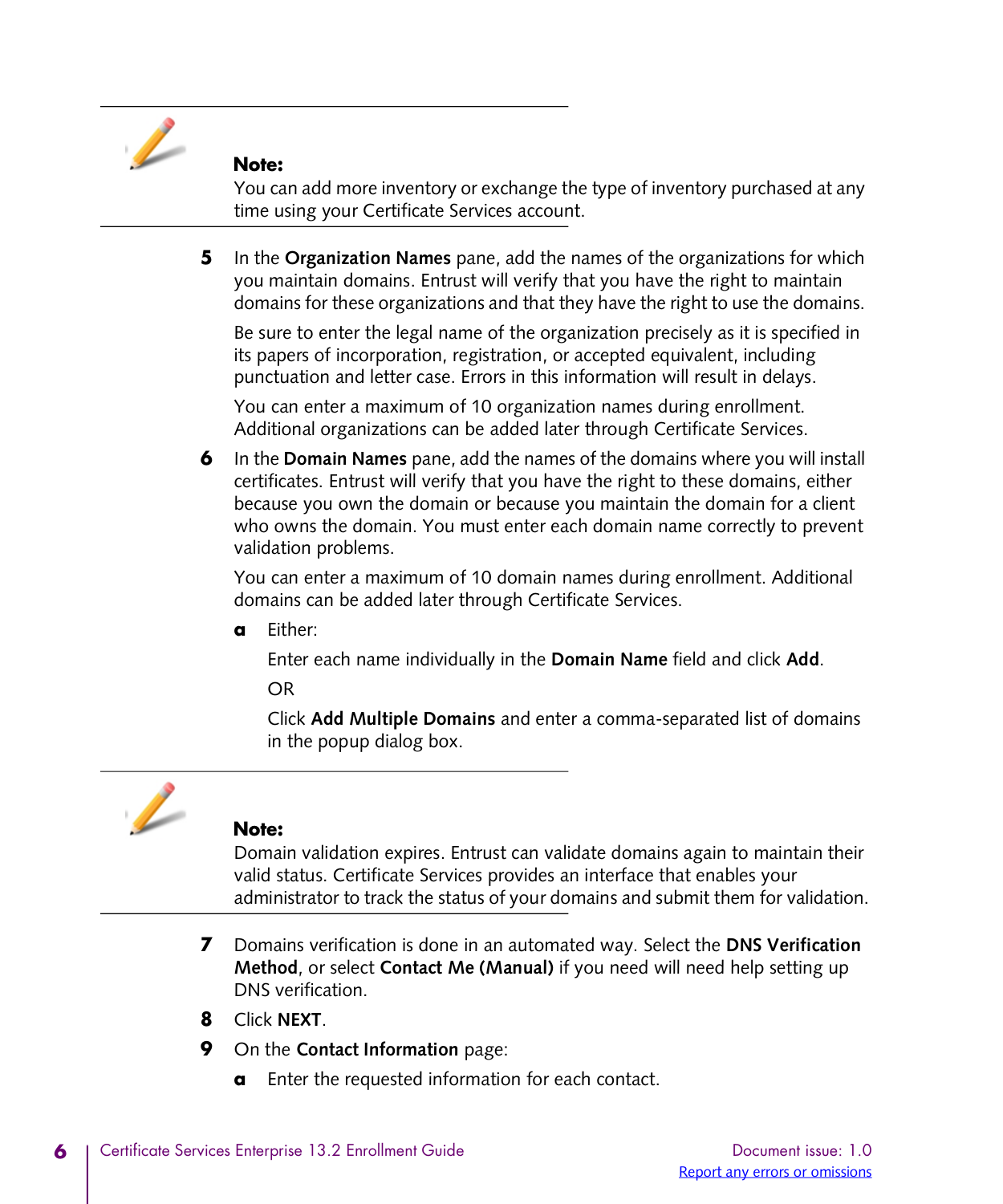You can have more than one Account Administrator contact (select **Add Another**). Having more than one contact increases the probability that an Account Administrator will be reachable.

**b** Click **Next Contact** or use the down arrow in the title bar for any contact type to open that information page.

If the same person will act as more than one contact type, you can transfer information from one form to the next using the **Copy contact from** menu.

**c** Click **NEXT**.

To avoid delays, the Higher Authority and Contract Signer contacts must be available to reply when contacted by Entrust. These contacts appear if Extended Validation (EV) certificate licenses or units are included in the initial account request. The Higher Authority contact should be a senior person in the company with the authority to authorize the purchase.

#### **10** On the **Payment** page:

- **a** Enter the requested information for the person to whom the credit card is issued. You can use the **Copy contact from** menu, if applicable.
- **b** Enter the credit card number and CVV (Card Verification Value).
- **c** Read the agreement and click **I have read, understood and accept** to continue.
- **d** Click **Buy Now**. Confirmation that your order has been sent to Entrust appears. You can use the link provided to track the progress of your order.

# **What happens next?**

Entrust verifies the following information before creating your account for the Organization Validation (OV) level. Validation of your subscription will be more detailed if EV licenses or units are included.

- Your company has the legal right to conduct business under the name you provided in your order.
- Your company is the registered owner of the domain names provided in your order, or your company has permission to manage the domain or domains.
- The company name in the subscription matches your legally registered name, trade name, or that of a majority-owned subsidiary.
- The contacts provided are employed by your company and have the right to act for your company.

If the information provided in your application is correct and complete, the verification process typically takes three to five business days. If there are problems verifying the information you provided, an Entrust Verification Specialist will contact you.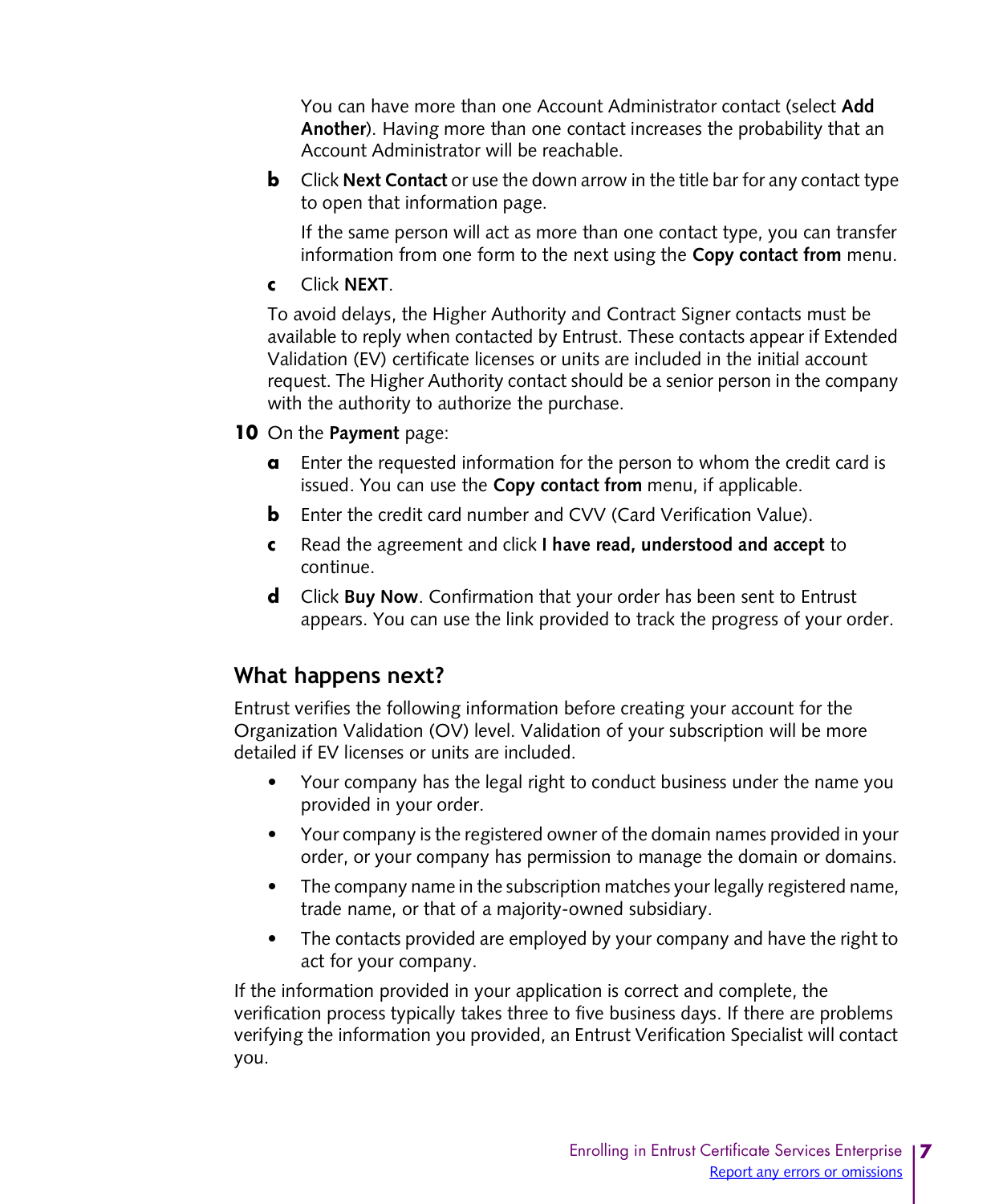When your subscription has been verified, Entrust will send you an email message with instructions for logging in to your new Certificate Services account.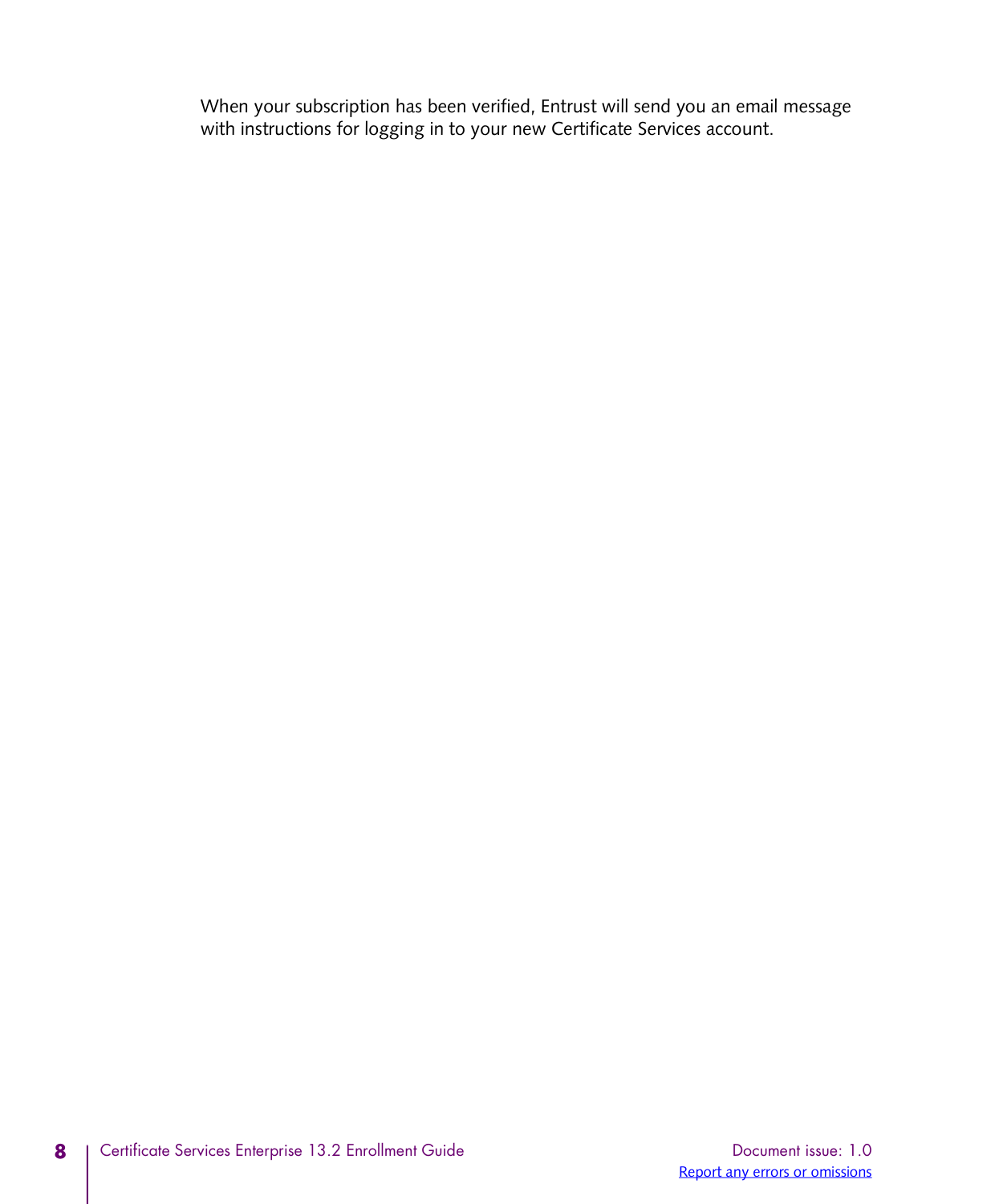# <span id="page-8-0"></span>**Logging in to Entrust Certificate Services**

The first time you log in to Entrust Certificate Services, you will use your user name and password—your first factor authentication. After you log in, you will be prompted to set up second factor authentication for your account. You can choose one of these second-factor authentication methods:

- soft token
- Entrust IdentityGuard grid or eGrid
- one-time password (OTP) via SMS message or email

Question-and-Answer (Q&A) authentication is available as a method of accessing the Entrust IdentityGuard Self-Service application if you have forgotten your password.



#### **Note:**

If you have trouble setting up your second-factor authentication, see the online help (**Help** > **Online Help**).

Log in to Entrust Certificate Services: [https://cloud.entrust.net.](https://cloud.entrust.net)

For [Certificate](ECS.Support@entrust.com) Services support by email: **ECS.Support@entrust.com.**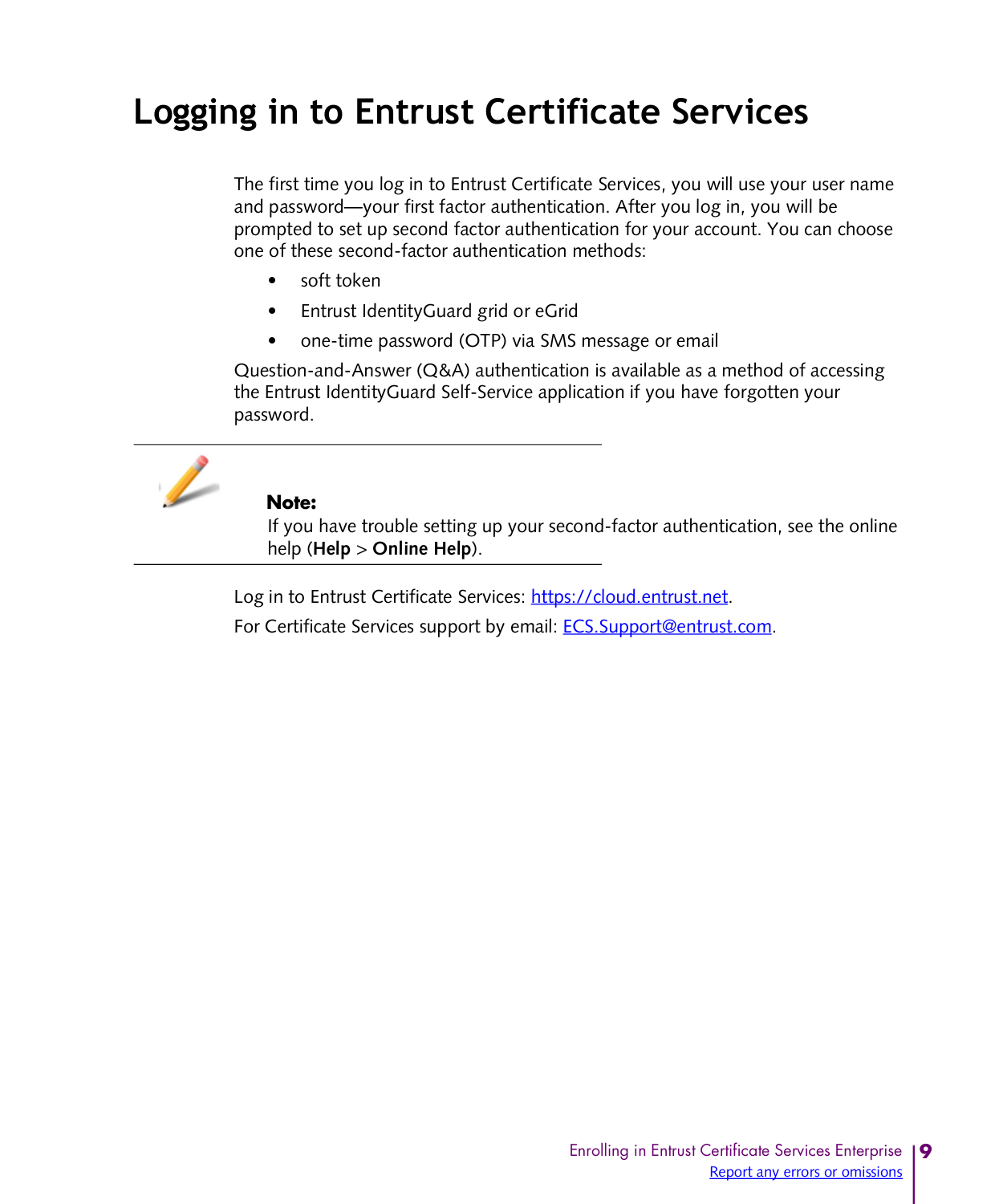**Figure 1:** First factor authentication—user name and password

| <b>Certificate Services Login</b> | 日本語 |
|-----------------------------------|-----|
| Username:                         |     |
| 1308060140                        |     |
| Password:                         |     |
|                                   |     |
| Remember my username              |     |
| Log In                            |     |
| Forgot your username?             |     |
| Forgot your password?             |     |
| Have Login Questions? Login FAQ   |     |
|                                   |     |

Topics in this section include:

- "What are soft tokens?[" on page](#page-9-0) 10
- "What are [grids/eGrids?](#page-11-0)" on page 12
- "Using a one-time password (OTP) for second factor [authentication](#page-12-0)" on [page](#page-12-0) 13

### <span id="page-9-0"></span>**What are soft tokens?**

Entrust offers a utility for your computer or mobile device that acts like a hardware token. After it is installed and configured, the utility generates a single-use number (security code) that expires after 30 seconds. The utility can create multiple identities for authentication to different applications.

If you decide to use soft tokens for Entrust Certificate Services authentication, the second factor challenge asks you for the number generated by the Entrust IdentityGuard Soft Token utility.

The Entrust IdentityGuard Soft Token utility is a offered for download at no cost from Entrust Certificate Services Web site when you configure your account. Installation and registration of the soft token utility is simple and takes just a few moments.

Additional information about Entrust IdentityGuard Soft Token application is available from the utility help—click the Information icon.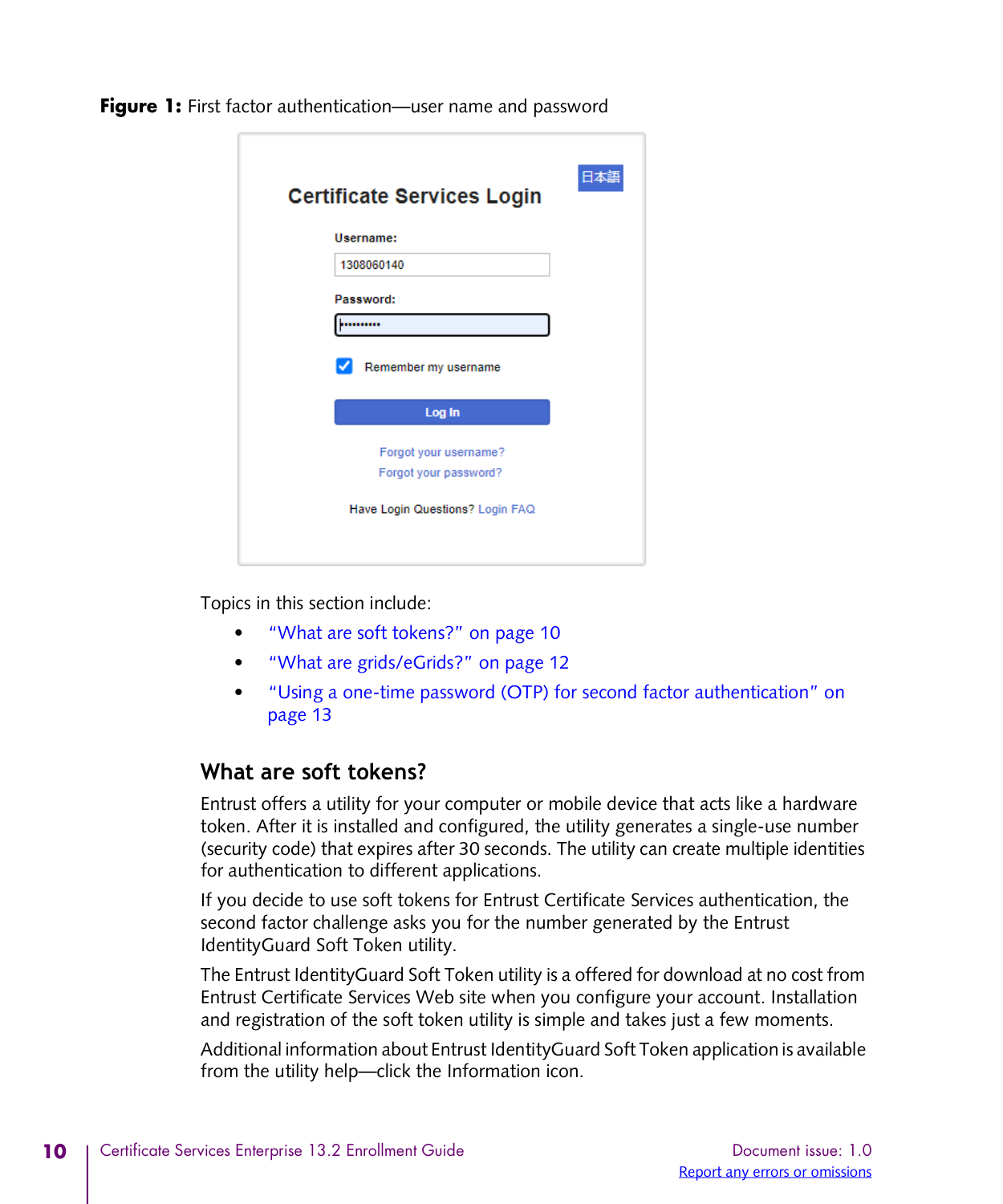**Figure 2:** Entrust Certificate Services soft token challenge



Open the soft token utility, and enter your PIN. Type the displayed security code into the Challenge field in the log in page and click **OK**. The remaining lifetime of the code is indicated by the **Lifetime** bar below the code.

**Figure 3:** Application displaying code

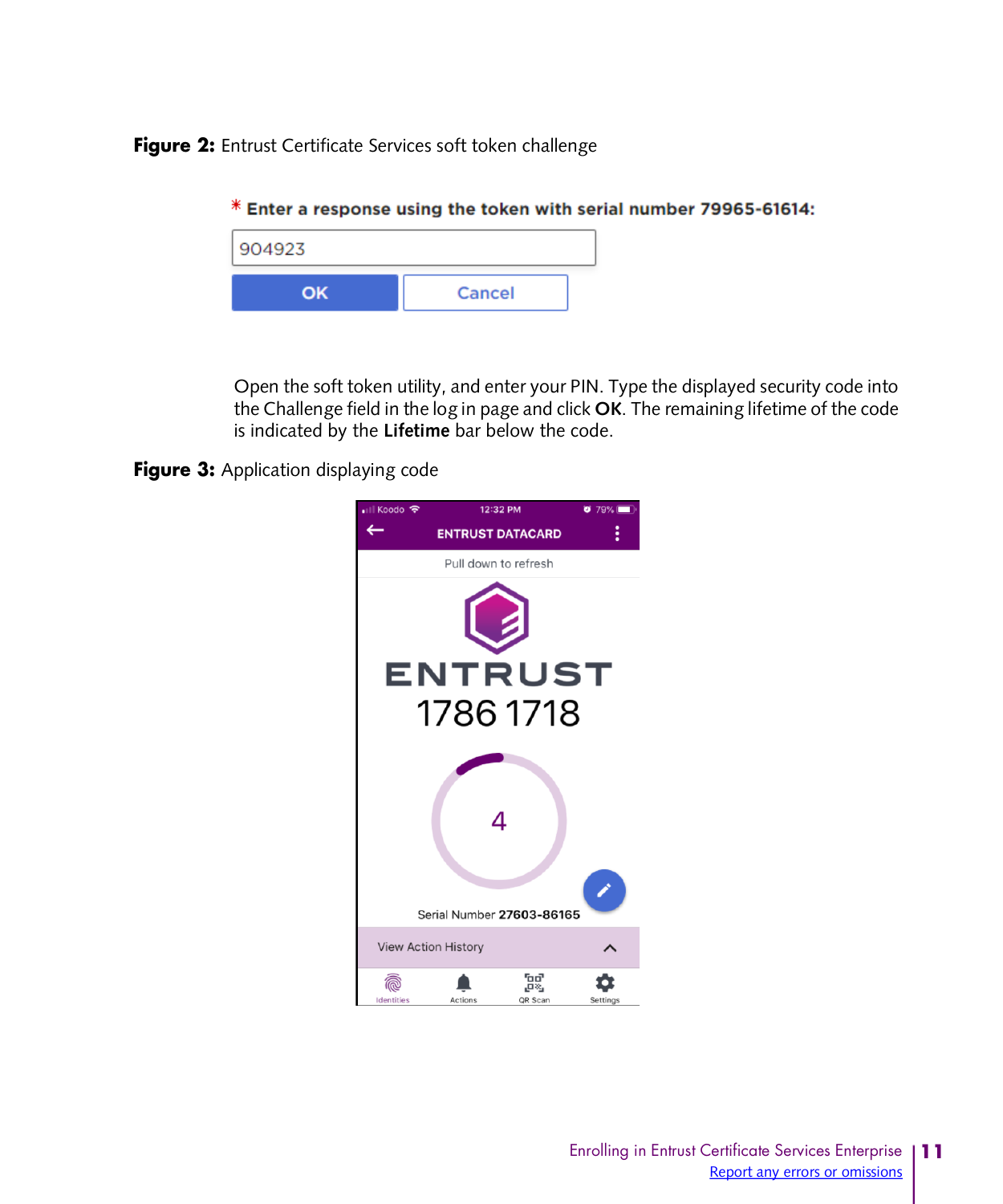## <span id="page-11-0"></span>**What are grids/eGrids?**

A physical grid card is a grid printed on a card and mailed to you by Entrust. An eGrid is a password-secured PDF graphic of an Entrust IdentityGuard grid that you can download when you set up your account, as shown in the figure.

#### **Figure 4:** Entrust grid

|                                        | <b>ENTRUST</b><br>SECURING A WORLD IN MOTION |   |   |   |   |   |   |   |   |    |                |
|----------------------------------------|----------------------------------------------|---|---|---|---|---|---|---|---|----|----------------|
|                                        | Α                                            | B | C | D | Е |   | G | Н |   | p. |                |
|                                        | 3                                            | 3 | н | N | с | Q | 6 | х |   | Р  |                |
| 2                                      | v                                            | Q | D | М | 9 | 2 | D | 4 | 9 | з  | $\overline{2}$ |
| 3                                      | Р                                            | R | М | D | 3 |   |   | 3 | R | Е  | 3              |
| 4                                      | х                                            | м | F |   | 5 | D | E | F | Р | 4  | 4              |
| 5                                      | 7                                            | Е | Υ | н | т | н | J | 5 | J | Q  | 5              |
| Serial #752<br>http://www.entrust.com/ |                                              |   |   |   |   |   |   |   |   |    |                |

When you log in to your account you are asked to enter characters from randomly selected positions in your grid.

In this example, you would answer the Challenge by entering T 4 P.

#### **Figure 5:** Grid challenge



Use the use the letter (column) and number (row) combinations to locate the characters requested in the challenge and enter them in the space below.

Grids in PDF format (eGrids) are available for download from the Entrust Certificate Services site when you configure your Entrust Certificate Services account.